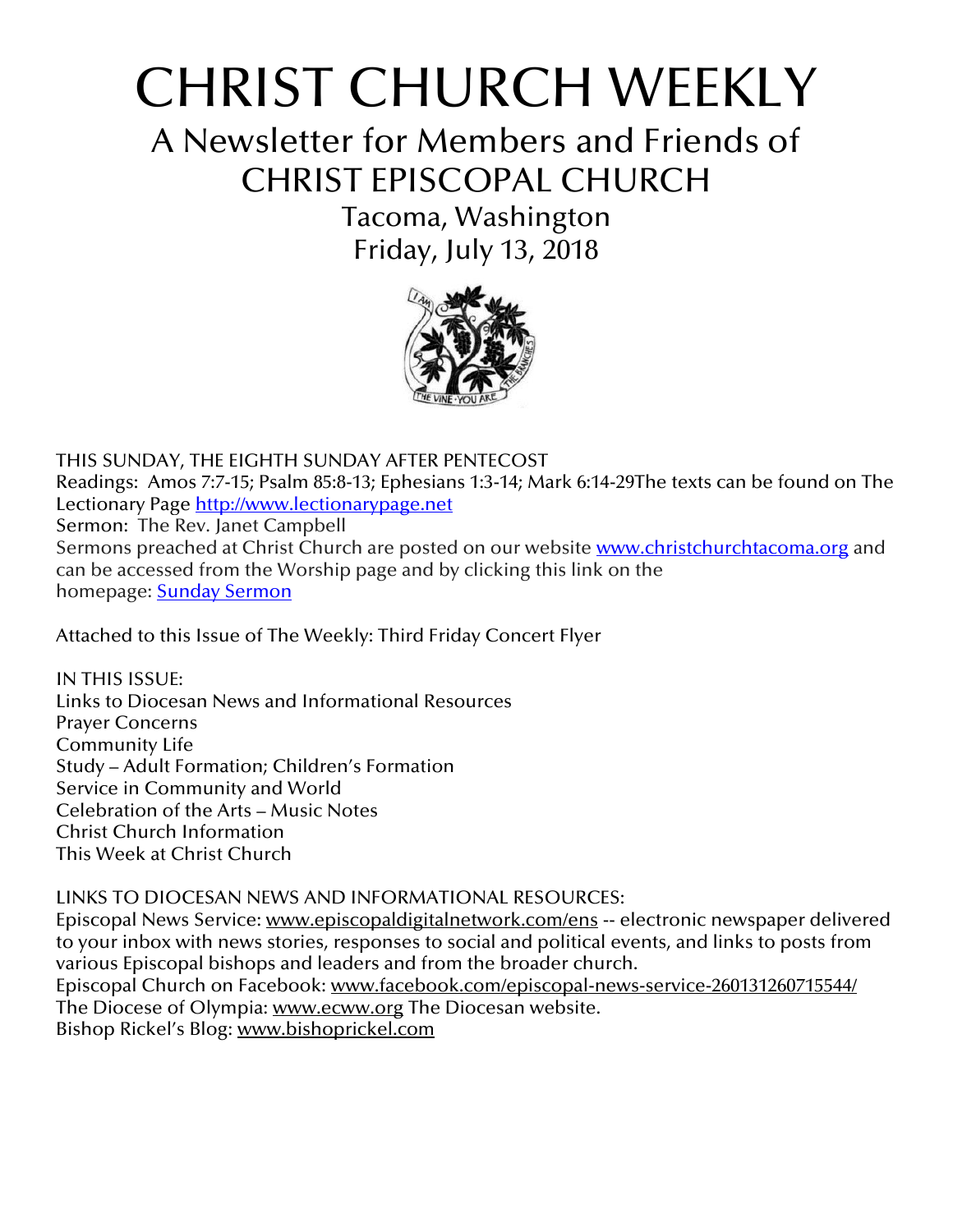# OUR LIFE OF WORSHIP AND PRAYER

NEWCOMERS DESSERT GATHERING - Thursday, August 2, 7:00 p.m. If you are a newcomer to Christ Church, you are cordially invited to the Summer Newcomers Dessert gathering on Thursday, August 2 at the home of Ronn and Sandy Johanson 805 North Ainsworth Avenue, not far from Christ Church. Kindly send your RSVP by Monday, July 30, to Mary Kay Kubovec at [polmankubie@comcast.net](mailto:polmankubie@comcast.net) with a copy to Fr. Torvend at [samuel@christchurchtacoma.org.](mailto:samuel@christchurchtacoma.org) This is an informal garden party with lovely desserts, drinks, and good conversation about Christ Church and what is coming up in the Fall.

NEW CHRIST CHURCH WEBSITE! – The new Christ Church website launched on Friday, July 5, at the URL www.christchurchtacoma.org. A more flexible design, more extensive use of photos, allnew text more reflective of our ministries and common life, full compatibility with desktop, tablet and mobile devices, and much easier maintenance for our staff are features of the new site.

## CHANGE OF CHRIST CHURCH EMAIL ADDRESSES

Along with the change of the website domain name, Christ Church email addresses have changed to <name>@christchurchtacoma.org. The names (Janet, Shannon, music, etc.) will stay the same, only the domain name changes. The old website URL (ccptacoma.org) and email addresses will forward to the new domain for some months, so you won't get lost finding the website and your emails will still go through if you use the old domain name. Check out the new website and enjoy our new link to communicating within the Christ Church community and with the wider world. Questions and comments can be addressed to Sarah Hays (sarah@christchurchtacoma.org) or Mark Brombaugh (music@christchurchtacoma.org).

PLAY THE ENVELOPE GAME! – What is it? Find out next Sunday!

SOUNDS WONDERFUL - A JOYFUL DRUM CIRCLE – Sunday, July 29 after coffee hour, Wells Hall, 12:45-1:30 pm. Join us for a musical experience with hand drums and percussion instruments as we make joyful noises. All ages and musical abilities welcome. No experience required. Instruments provided or bring your own. All are welcome, bring a friend. For more information contact Sherina at [zumbaworks@yahoo.com](mailto:zumbaworks@yahoo.com) or Lourdes at **Iwusstig@gmail.com** 

MINISTRY OF THE WEEK – EUCHARISTIC MINISTERS – We give thanks this week for our Eucharistic Ministers (EMs), lay persons who assist in the liturgy with both Word and Sacrament. In the 10:30 a.m. liturgy, the "Word EM" carries the Gospel Book in procession, holds the Gospel Book for the proclamation of the gospel and assists the presider with the presider book for prayers and blessings. The "Table EM" prepares the altar table to receive the assembly's offering of bread, wine and money and clears the altar table following Communion. Both assist in feeding the assembly, administering the chalices. In the 8 a.m. liturgy the EM serves as both acolyte and Table EM. Eucharistic Ministers are invited to this ministry by the leader of EMs, Robert Hicker, after consultation with Mother Campbell. After training, they are licensed to serve by the Bishop. Questions? Contact Robert at [rhicker@Tacoma.K12.wa.us](mailto:rhicker@Tacoma.K12.wa.us)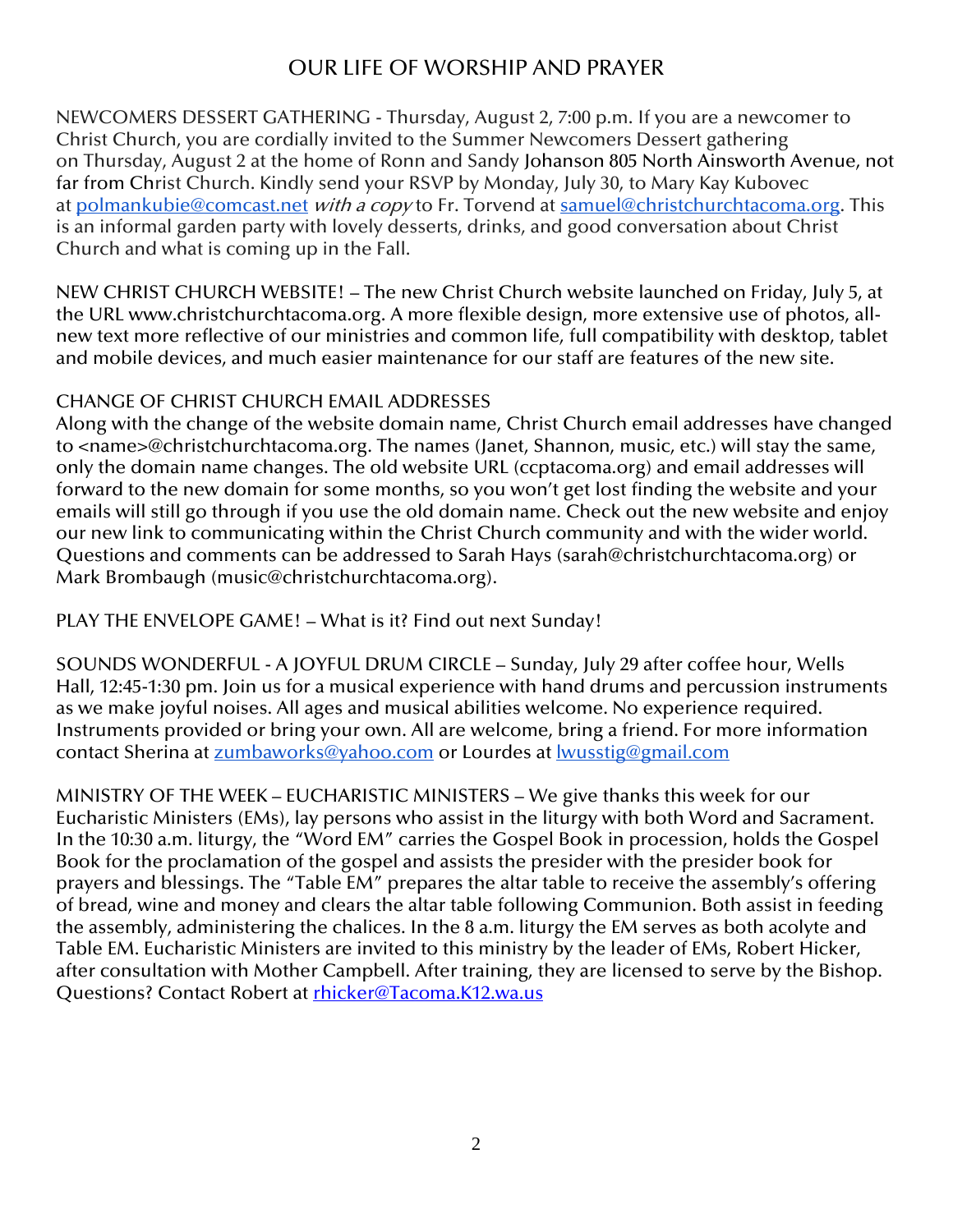## OUR LIFE OF FORMATION AND STUDY

#### ADULT FORMATION

FOUNDATIONS COURSES, THE EXPLORE CLASS, AND SUNDAY ADULT FORUMS are on summer break, resuming in the fall.

MONDAY BIBLE STUDY – 7:00 p.m., Library. The group is studying the Epistle to the Philippians. St. Paul's letter from jail reveals that he has someone carrying messages to the church in Philippi. What is this about? Join us in the library and find out!

THE MONTHLY READING GROUP – will meet at 6:30 p.m. on Sunday, July 29, at the home of Florence Sandler to finish the discussion of *Sapiens* by Yuval Harari. Everyone interested is welcome to attend. Questions? Contact Don Johnson at 253-566-8747 or [weddjohnson@msn.com.](mailto:weddjohnson@msn.com)

THE RACIAL JUSTICE READING GROUP – is on summer break, resuming in the fall.

## CHILDREN'S FORMATION

SUNDAY SCHOOL is on summer recess and resumes on Gathering Sunday, September 16.

## OUR LIFE OF SERVICE AND ADVOCACY IN COMMUNITY AND WORLD

INTERFAITH DISCUSSION WITH BISHOP JAECH AND RABBI JAECH - Tuesday, July 24th, 7:00 p.m. at St. Mark's Lutheran Church by The Narrows. 6730 North 17<sup>th</sup> Street, Tacoma. Come join Bishop Rick Jaech and his cousin Rabbi Jennifer Jaech as they discuss the Christian and Jewish faith traditions and the spiritual pilgrimage they have each made. Rabbi Jaech is the senior rabbi of Temple Beth Israel in Northern Westchester County above New York City. Bishop Jaech is bishop of the ELCA Southwestern Washington Synod, and husband of Satya Jaech, member of Christ Church. He preaches occasionally at Christ Church.

SOCIAL JUSTICE ADVOCACY OPPORTUNITIES – Check out the display on the Wells Hall stage during coffee hour. Find information about rallies to attend, issues to write your Congress-people about, meaningful movies to attend, and more.

A pressing issue today is the separation of children from their parents at our southern border. In the words of Presiding Bishop Michael Curry, "It is because we are followers of Jesus, because we follow the way of love, that we must be passionately committed to helping refugees." To let the detainees at the Northwest Detention Center (1623 East J Street) know we are here and working for their release, there are daily noise-making rallies at 9 am and at 9 pm. To donate to organizations actively involved in protecting/defending/advocating for children, women, and families, pick up a "Help Keep Families Together" handout. See Fran Blair for Tacoma Community House buttons: We Stand With Immigrants and Refugees.

Associated Ministries, which is working with the City of Tacoma and local religious congregations to create housing solutions for those who are experiencing homelessness, is offering a Car Wash fundraiser. To purchase tickets (\$8 for one, \$20 for three, no expiration date), contact Wendy Morris at 253-426-1501 or [wendym@associatedministries.org.](mailto:wendym@associatedministries.org) Tickets are good at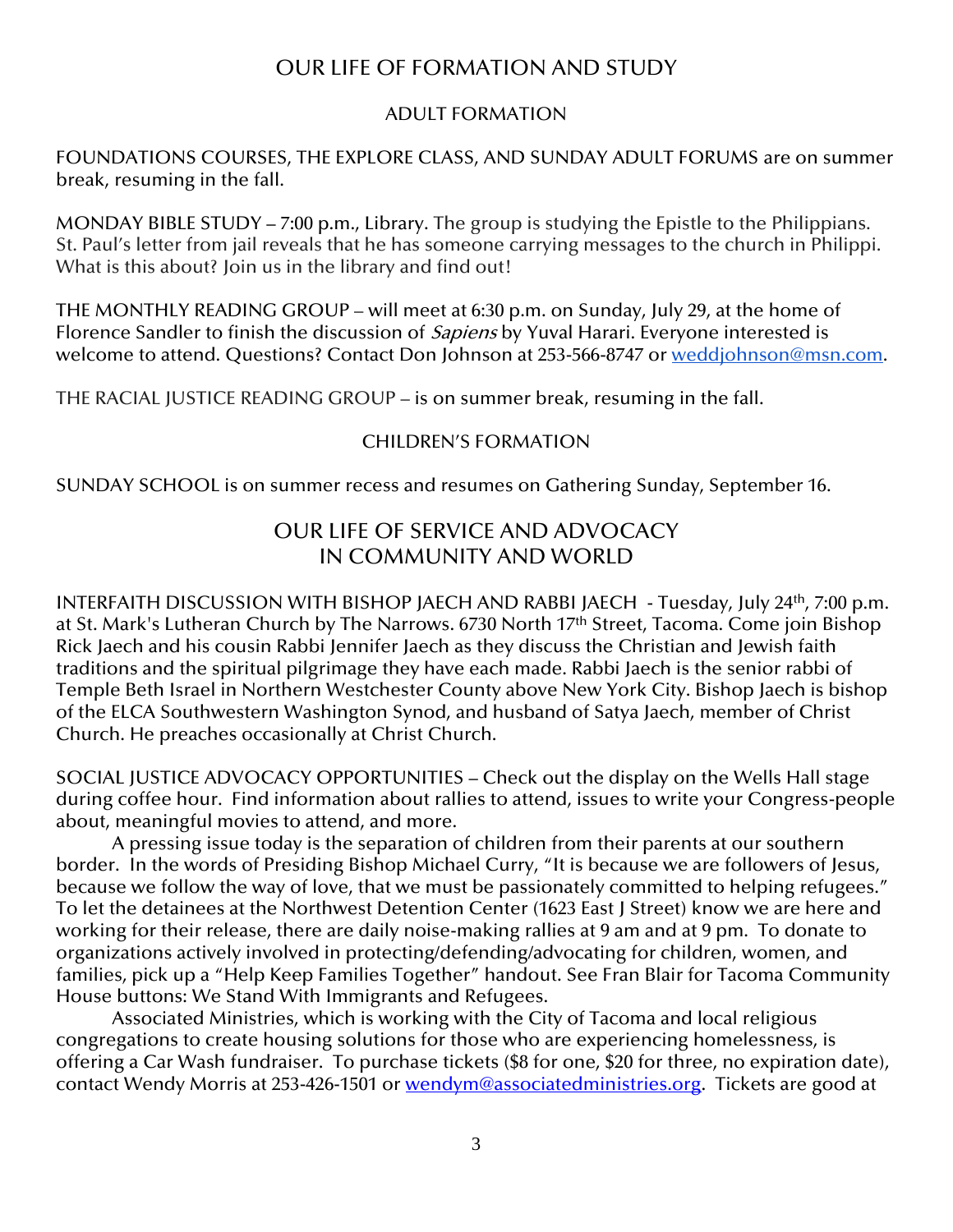any member of the Puget Sound Car Wash Association (Elephant, Classy Chassis, Shur-Kleen and others).

Gwich'in Women Speak: Movie Friday, July 13! The Sierra Club is sponsoring a free showing of *Gwich'in Women Speak* at Olympia Unitarian Congregation (2315 Division Street NW, Olympia 98502) at 6:30 pm. Discussion afterwards with the filmmaker Miho Aida and a Gwich'in Nation member about the impact of climate change on the people of the Coastal Plain of the Arctic National Wildlife Refuge. RSVP requested: [michelle.pinon@sierraclub.org.](mailto:michelle.pinon@sierraclub.org)

Thanks to everyone who signed petitions I-1631 (Clean Air, Clean Energy) and I-1639 (Safe Schools, Safe Communities) which garnered enough signatures to go on the November ballot!

FOOD BANK FOCUS FOR JULY - Christ Church offers year-round support to the Nourish Food Bank. In addition to each month's focus, cans and boxes of all kinds of food are always welcome, including food for pets. Leave your gift in the baskets in the church entryway. Donations are not immediately delivered due to the food bank's limited days and hours of operation, so they MUST BE NON-PERISHABLE and in NEVER OPENED boxes or cans. July Focus: Spaghetti, mac & cheese, boxed pre-made pasta meals.

## OUR LIFE CELEBRATING THE ARTS

#### MUSIC NOTES

Thanks to Dr. Thomas Clark for serving as guest organist while Kathryn Nichols and Mark Brombaugh are on vacation.

Communion Music: The hymn tune by W. H. Doane, PASS ME NOT, used as the basis for the improvisation, is associated with the text "Pass Me Not, O Gentle Savior" for which it was written. The author of the text, Fanny J. Crosby, was born in Brewster, New York in 1820. Despite being blind from infancy, she became a prolific poet, librettist, and hymn writer, leaving a legacy of almost 9000 hymns at her death in 1915. Her most widely known hymn today is "Blessed Assurance, Jesus Is Mine." Though none of her hymns appear in *The Hymnal 1982*, her legacy is recognized by The Episcopal Church as a feast day on February 11. The prayer appointed for that day includes this: "We give you thanks for your servant Fanny Crosby, who, though blind from infancy, beheld your glory with great clarity of vision and spent her life giving voice to your people's heartfelt praise; and we pray that we, inspired by her words and example, may rejoice to sing of your love, praising our Savior all the day long."

THE CHRIST CHURCH CHOIR IS ON SUMMER BREAK - New singers will be warmly welcomed into the choir in the fall. Rehearsals begin Thursday, September 13 at 7:30 p.m., and we sing again on September 16. Anyone considering joining is invited to have a conversation with the directors for more information about the nature of this commitment. Email: [music@christchurchtacoma.org](mailto:music@christchurchtacoma.org)

#### CALLING ALL SINGERS

At the end of the summer, we will enjoy two Sundays with special choir participation at the 10:30 a.m. service, open to all who can carry a tune and attend one rehearsal.

## Schedule:

Sunday August 26, Men's Choir, with rehearsal on Thursday Aug. 23, 7:30-9 p.m. Sunday September 9, Women's Choir, with rehearsal on Thursday Sept. 6, 7:30-9 p.m.

Save these dates and be bold! This is a fun way to have a rich choral experience, gain some new skills with no long-term commitment, and enrich our worship life. Contact our music directors if you can sing with us so we can have music and seating organized. Email: [music@christchurchtacoma.org](mailto:music@christchurchtacoma.org)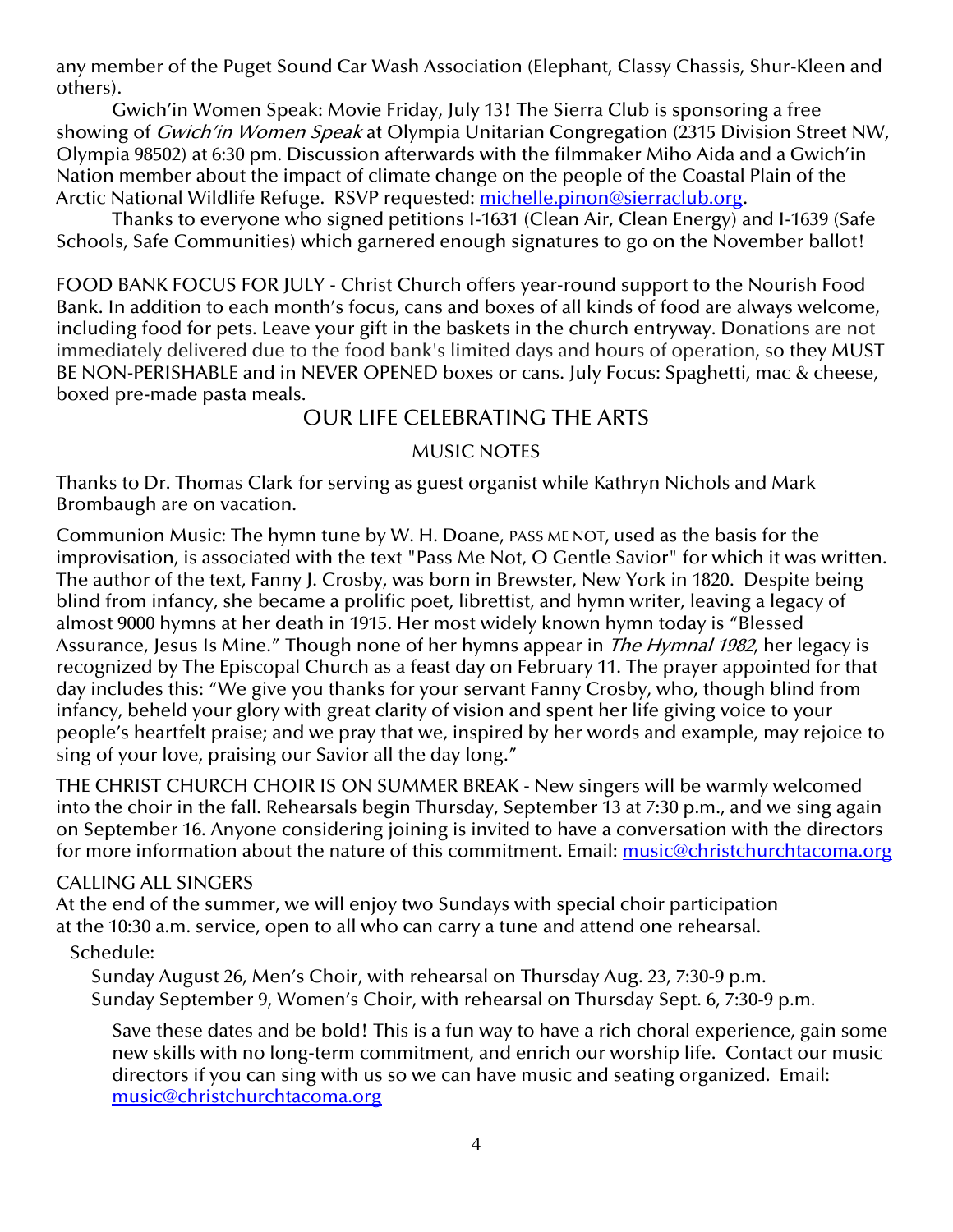THIRD FRIDAYS AT NOON RECITAL - July 20, 2018 at 12:10 p.m. play music by Bach, Buxtehude, Mendelssohn and Mozart. A junior at Science Hill High School in Johnson City, Tennessee, he serves as Interim Organist at Holy Trinity Lutheran Church and principal organist at St. Dominic Church, both in Kingsport, TN. Invite your friends to enjoy 40 minutes of delightful music from this rising artist. For more information about this concert [Click Here.](https://christchurchtacoma.org/event/third-fridays-at-noon-c/)

## ST. ANDREW'S ORGAN ADVENTURE FOR ALL AGES - Friday, July 20<sup>th</sup> at 10:30am

This year's "Organ Adventure" we will visit Paul Fritts's workshop ([630 121st Street East, Tacoma\)](https://maps.google.com/?q=630+121st+Street+East,+Tacoma&entry=gmail&source=g) where our organ was built, right here in Tacoma! We will see how the process of how organs are made in the actual place where this magic happens, and everything will be revealed by the organ builders themselves. We will meet at 10:00 a.m. on Friday, July 20 at the Paul Fritts & Co. workshop, have donuts together with the organ builders, and then they will give us a tour of the wood shop, the metal shop, the pipe shop, the design studio, and the erection space where the next organ to be delivered is being assembled. Kids who attend this event will receive a St. Andrew's Organ tote bag (adults can purchase them at the event for \$30). Please invite your friends. While the "Organ Adventure" is for children, we also welcome adults who are still "kids" at heart. To reserve your space, please e-mail me at [naomishiga@me.com.](mailto:naomishiga@me.com)

## CHRIST CHURCH INFORMATION

FAQS (Frequently Asked Questions)

THIS WEEK: HOW CAN I FIND OUT WHAT OUR CHURCH IS SAYING IN THESE CHALLENGING TIMES? – Stay informed on what leaders and members of the Episcopal Church are saying with these resources:

Episcopal News Service: episcopaldigitalnetwork.com/ens/ -- electronic newspaper delivered to your inbox with news stories, responses to social and political events, and links to posts from various Episcopal bishops and leaders and from the broader Church.

Episcopal Church on Facebook: facebook.com/Episcopal-News-Service-260131260715544/ The Diocese of Olympia: ecww.org – The Diocesan website.

Bishop Rickel's Blog: bishoprickel.com

# THIS WEEK AT CHRIST CHURCH

Sunday, July 15 THE EIGHTH SUNDAY AFTER PENTECOST 8:00 a.m. Holy Eucharist, Chapel 9:45 a.m. – 12:00 p.m. Childcare for infants and toddlers in the Wells Hall nursery 10:30 – 11:15 a.m. Sunday School on summer recess until Gathering Sunday, September 16 10:30 a.m. Holy Eucharist, Church, followed by coffee hour in Wells Hall

Monday, July 16 7:00 p.m. Bible Study, Library Tuesday, July 17 6:30 p.m. Vestry Meeting, Wells Hall Wednesday, July 18 12:00 p.m. Holy Eucharist, Chapel, followed by light lunch and fellowship, Library Friday, July 20 12:10 p.m. Third Friday Concert, Church